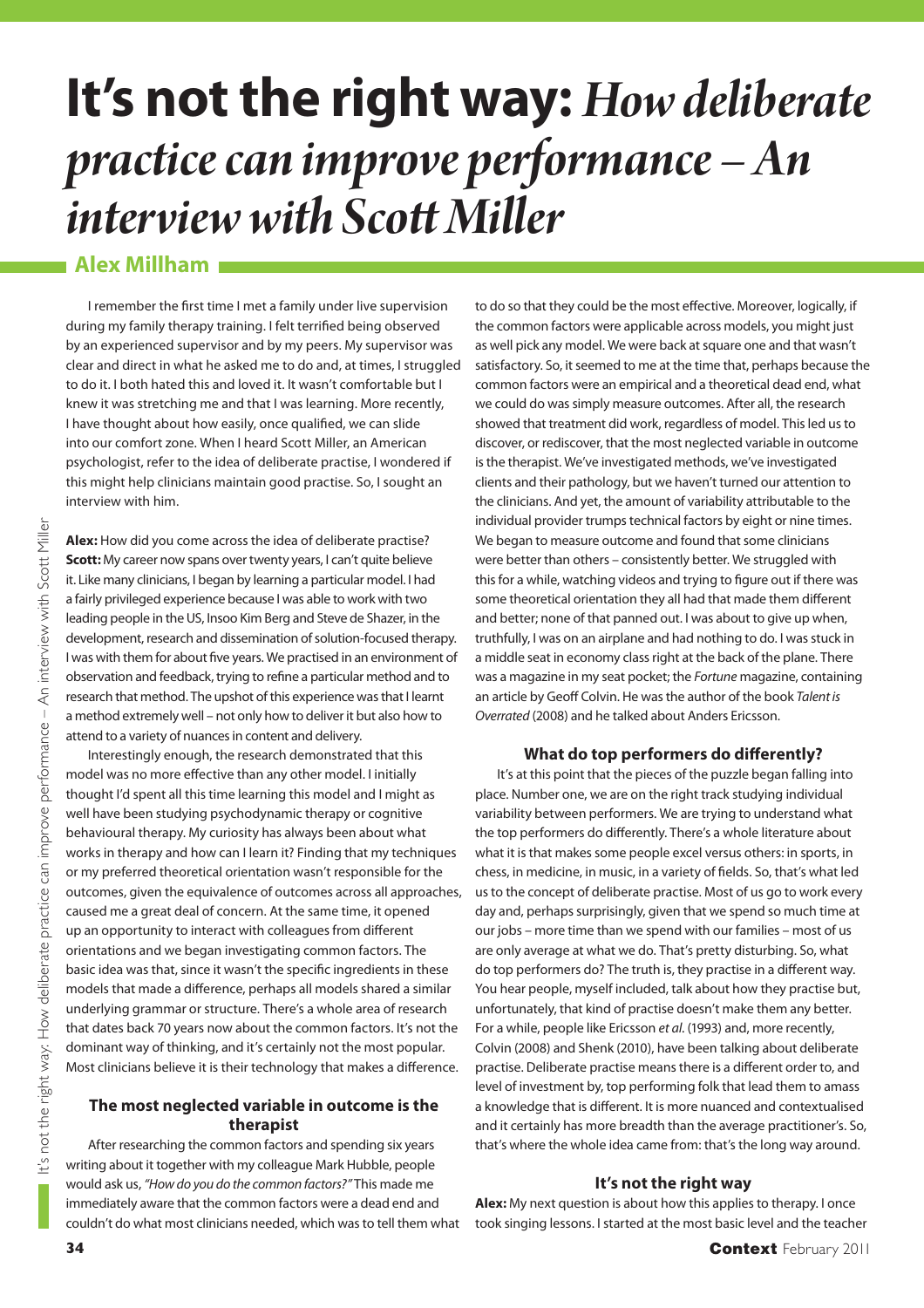would continually tell me it's about my breathing and about my posture. She would tell stories of her husband's friends. They were famous opera singers who would come for help and she would always say the same thing; "It's your breathing darling" or "You're not standing right". She was always clear about what they could do, but I'm not clear about what we can do about therapy?

**Scott:** Let me give you an example. I've been very close to therapy for some time. I've been doing it for twenty years. As a result, my memory of what has transpired in my professional life is clouded by what I think now as opposed to what probably happened. I picked up two hobbies to try to apply the principles I described earlier, to try and master an activity I have had no experience with. One of them is close-up magic and the other is the guitar. Let me talk first of the guitar. I found a teacher. He comes to my house once a week. At the very first lesson, he tells me, "Here's how I want you to hold your hand on the neck of the guitar, this is the way I want you to hold it, whether you are at the top end of it or the bottom end". I say "okay" and then he adds, "It's not the right way, it's my way. But if we establish a baseline way to perform, we can vary more effectively in the future when you begin to approach more difficult pieces of music".

Just think about this in therapy. You go to school and learn a particular model. It's not the right way; it's your starting point. You have to know that starting point well because, soon, you're going to have to depart from that starting point to accommodate different styles, different people. It's not the right way but, if we can agree on a baseline, then we can vary from the baseline and we can see if that variation leads to improvements in performance.

#### **Find a model that you believe in**

It's the same thing in psychotherapy; you have to start somewhere. Find a model that you believe in, that you have an affinity with, and start there. Get coaching, learn the standard protocol and do not do the nuances until you know that basic protocol inside out and in your sleep. On the guitar, for example, I've spent literally two months doing finger studies holding my hand in a very specific way. Not because it's the right way. Soon, I'll have to vary, depending on the music I want to play. Having a solid baseline ensures that the impact of any variation I introduce is easy to track and measure. In psychotherapy, you have to start somewhere. You have to start with a model. What you need to do is help clinicians make that first selection. Which models do you have an affinity with? Try a couple of them, first. But then, instead of continuing to survey, you should dive in to one of them. If you want to become great – although you don't have to become great, most people are satisfied with being good enough – but if you want to become a great clinician, learn it well. And then you'll need to get a coach who can help you to pay attention to nuances in the different environments in which you practise. You stick to that standard and then you vary from that standard, and then you need feedback and measurement. We need to see, did that variation you chose to introduce make a difference? So, I talk to therapists all the time and I hear, "I went to that workshop and I tried that EMDR or that TFT thing, and it worked with one client and then not another". So they add it like spices on a spice rack but, mostly, what they do is never use that spice particularly well.

They continue to use salt and pepper, like everybody else, because they don't know when to use the other spices reliably. **Alex:** My concern about becoming too eclectic is precisely what you spoke about just now; how do you choose what to do at what point. I often have a respect for people who are totally devoted to one



Scott Miller

model. Sometimes, they tend to be the leaders, the people that go out and teach, that are evangelical about a model. Most people in normal clinical practise are quite eclectic.

**Scott:** Yeah, that's right.

**Alex:** But, I wonder about people becoming too eclectic because of what you were saying before. They have the spice rack but they either throw spices in randomly or they try something for two months after going to a workshop, and then give up on it. So, I guess I'm thinking of two things: how do you stay great, and how do you choose what to use, when?

#### Get feedback, reflect on it, and make planned **alterations**

**Scott:** Well, the second one, lets start with that one first. How do you know what to do, when? The answer is time, practise and feedback. The longer you do that and push your realm of reliable performance, the broader your knowledge base becomes and the more aware of contextual clues you become. That allows you to access these experiences in working memory and to apply them appropriately. With most clinicians, they don't remember and they adhere to a particular approach or model. Now, adhering to a particular approach or model, we have learned from the research, doesn't make for good therapists, it makes for average therapists. Second, its not surprising to me that certain people are evangelical. Many leaders of the field promote a single model, but what we don't have any evidence for is that those people are any better at anything other that evangelising. **Alex:** Yes, or presenting.

**Scott:** And you know, when I'm presenting, I'm very upfront. I say I've been tracking my outcomes for 10 years. I'm an average therapist. I can tell you my effect size. I know exactly what it is. But I consider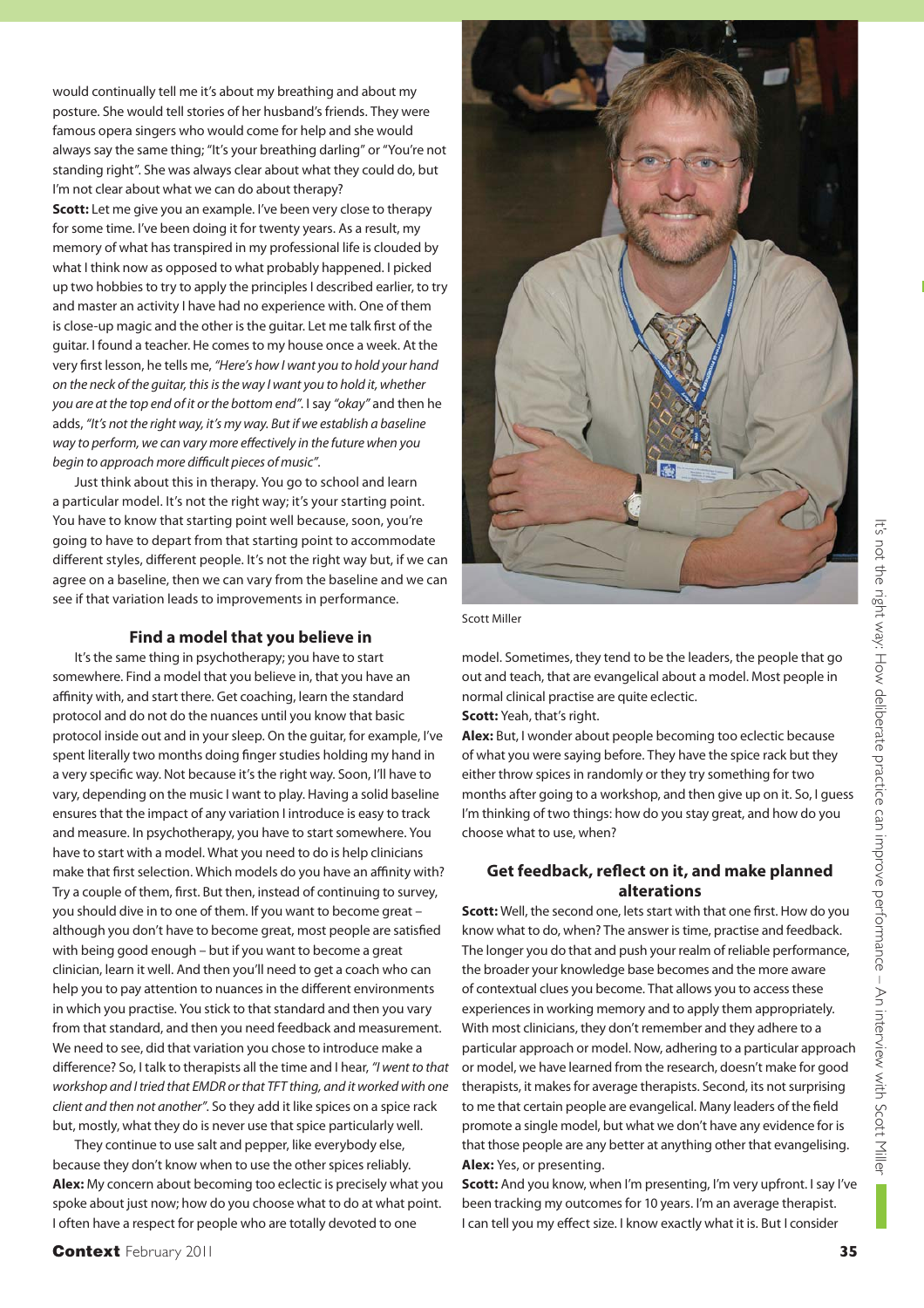myself a good, a better than average presenter. And the reason for that is I spend huge amounts of time doing deliberate practise, getting feedback and reflecting on it, making strategies for how to improve my performance as a presenter. So, I have a very different approach to my work from which I actually make my living than I do to my clinical practise. Over time, you gain increasing knowledge because you are practicing deliberately and you are reflecting on it and you are making planned alterations from a known baseline.

#### **No model of therapy is consistently associated with superior performance**

Now, that's not sexy, that's the problem, and it's not romantic. It's much more sexy to think, I know the particular technique or wizardry I should use now; wave my fingers back and forward, tap on the clients face, reflect feelings, talk to an empty chair.... But the truth is, once again, we already know what those things lead to because we know that no model of therapy is consistently associated with superior performance. However, therapists are consistently associated – that is particular therapists – are consistently associated with superior performance.

**We are a risk-averse error-phobic culture**

**Alex:** Can you tell me more about what sets top therapists apart? **Scott:** Well, this is an emerging area of research. What's amazing is that it is completely uncharted territory. I also believe that our field is fascinated with treatment models and being able to explain what they see in front of them rather than actually change what they see in front of them. I think, in general, life conspires against superior performance; it rewards average performance. The reason for that is we are a risk-averse, error-phobic culture. We would rather people not make mistakes than excel, so people consistently do that in their work environments, they take very few risks. One of the few studies right now that currently contribute to our understanding of the difference between top performers and average performers was done by Anderson et al. (2009), last summer. They looked at 25 therapists; they charted their outcomes. I don't remember how many clients. Of course, there was a range from low to high in terms of therapists' outcomes. The therapists' facilitative interpersonal skills (FIS) were measured by placing clinicians in a set situation where they saw a brief clinical vignette and had to type in, not what they thought was going on but, what they would do next. The quality of those responses were rated from low to high.

What they found is that social skills have no correlations with outcome; age has no correlation with outcome; experience doesn't have any correlation with outcome: what correlates with outcome is knowledge, meaning that the more situations the therapist was able to respond to, adequately, the better their outcomes were. Now, that just seems axiomatic; the problem is that most therapists think they respond adequately and, in many instances, they simply don't and they also don't know it. This leads them to continue to believe what they've always believed.

**Alex:** So there's something very important about stepping out of your comfort zone and moving all the time.

**Scott:** That's another reason why people, including me - I'm including me in this – just don't do it. I'm learning the guitar and, right now, when I think about going up there to practise, I don't really like it; you know, I'm not a rock star; I can't even play the children's song, hot-cross-bun. **Alex:** You're reminding me of two things from my training. One was from my family therapy training where my supervisor would push me

considerably out of my comfort zone, again and again. I knew he knew better than me, but it was tough. More recently, I did some training and work in multi-family therapy and, again, that shifted me right out of my comfort zone. In my career, I had that happen right at the outset and I had it happen again a bit with the multi-family therapy experience but, continuing to do it at other times has been very hard. **Scott:** Now, you've mentioned one of the key things. I watch these young kids, 12 and 13 year olds, and the riffs they can do on their guitar, it's astonishing. An average person wouldn't be able to tell the difference between the 12-year old and Eddie Van Halen. So, how is that possible? Well, what kind of responsibilities does a 12 year old have? They can sit at home all day, in their room, practicing their guitar, hanging out. In the mean time, you, me and the rest of the world go to work every day, we're tired, we're fixing meals, we're worrying about the bills, and what we really want to do is, you know, have a beer, talk to our partner and "veg out" a bit.

#### **Deliberate practise needs to be integrated into the**  daily workflow

I think the key in moving forward, is helping therapists improve, because it's not about necessarily being the best therapist on the planet; what it is about is consistently pushing you to do better. Now, that's something I want to do and something most people want to do. In order to make that happen, deliberate practise needs to be integrated into the daily workflow. If its not part of the daily workflow, people like you and me just won't be able to do it. **Alex:** It's the same with exercise, isn't it?

**Scott:** It is the same idea, which, if you look at some businesses, like Compuware in Michigan, they have exercise facilities right on location. Their staff can go there any time they like for exercise. Plus, if they do go and exercise, they get some decrease in the amount they have to pay for their health insurance. What does management get for this? They get happier employees; employees that stay longer and are more productive, healthier and take less sick days. Most agencies and groups don't think like that. Again, it is an error-phobic rather than error-centric, and thinking that productivity comes about by measuring how long people are at their desk.

**Alex:** Yes, and I was thinking about the conventional ways of remaining good at your practise. These are to continue to do training and to have supervision. Both of which could be useful but they may have a limited effect.

**Scott:** Well, you know, I challenge you to find any research supporting supervision and I'm a fan of supervision. I just think the people promoting it just haven't done their job, and the supportive empirical literature is just so weak. So, yes, I think that it could be part of it, but supervision, as an exercise, is more of a tradition than it is a practise and one that we know from the evidence actually does little to improve much of anything.

**Alex:** But you were also saying that, if you have somebody who is an expert and knows these things, they could help you continue to challenge yourself.

**Scott:** They can. With most supervision that I see, the clinician gets to choose a case and they go and they talk about it, either in a group or with a supervisor. To me, this has none of the qualities of deliberate practise or helpful feedback. Feedback has to be delivered in a timely fashion. It has to be task specific, and it actually has to be tied to behaviour. We're so far removed from that in a traditional supervision. So, I'll give you an example. I'll go in with my laptop to an agency that is using our outcome tools (I hope this doesn't sound